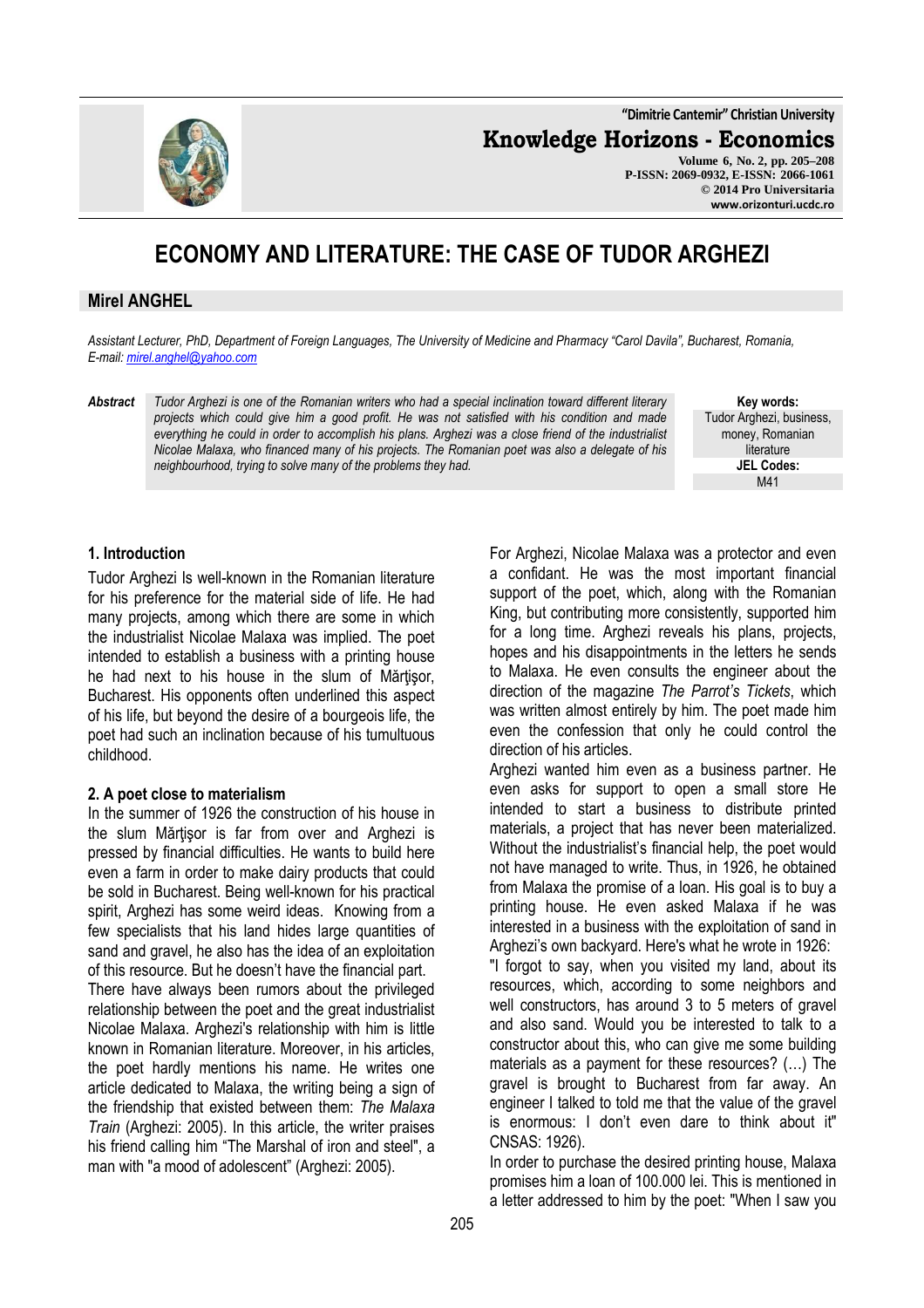at your house and I told you about the purchase of the respective tools, you approved the project I had told you about it" (CNSAS: 1926).

Shortly after this promise, Malaxa is probably suspicious and decides to give him the money in two parts, causing the poet's dissatisfaction. In response, Arghezi sends him a letter of explanation: "Dear Sir, one thing is clear. If I am unable to manage the amount of 100.000 lei as a whole, I could not be able to administer two fractions of this money" (CNSAS: 1926). The pamphleteer Pamfil Şeicaru remembers that Arghezi went every day to maintain fully equipped printing equipment that he kept closed. Purchased at auction, but still not fitted, it could't still is used but the poet had big plans (Şeicaru: 2002).

The engineer's financial support was crucial for him to establish his own printing house and to fulfill the dream of gaining his independence from publishers and their financial claims. Moreover, Malaxa influences the direction of Arghezi's articles. In the letters he sends to "The Patron", the poet admits his "obedience":

"I want to add something about the discipline am I fundamentalyy bound to. I accept suggestions, guidelines and orders only from two persons in this universe, from you and From the King, those that I take from you being executed exactly, irrespective of their subject. But it won't be the same worth others" (CNSAS : 1926). Arghezi asks for his permission to publish or even offers explanations to Malaxa about his writings and periodically sends him letters. Learning that his friend is sick, Arghezi shows his concern about his health in a letter. He even dedicates some poems to his protector and intends to write an entire volume of poems to dedicate it to Malaxa, but he disagrees and doesn't want his name mentioned on the first page of the volume *Hore* (1939). Moreover, in this volume, there are facts that show the respect that the poet had for Malaxa. A good example is the poem *Greeting*.

In the letters sent to Malaxa he asks his "Patron" to help him find a job in one of his factories or, at least, ho help him sell his magazines in these factories. However, Malaxa was a discreet friend of Tudor Arghezi. Their friendship was not even mentioned in Romanian Literature over time.

In the late 1930s, Arghezi is in a very difficult financial situation. Debts are high and he cannot carry out his projects. His printing tools are not ready to be used. The help comes from the Romanian King Carol The 2<sup>nd</sup>, but in a much larger amount from Nicolae Malaxa. Embarrassed and overwhelmed by the generosity and kindness of the one he called "The Patron" the poet sends him a letter to express his gratitude after he manages to pay some debts:

"The question is: Can this situation last for a long time, with me being in the position to receive all the time, without deserving this? Aren't you tired? But what if you will be? What can I do to deserve the 60.000 lei per month that I receive from your pocket, money that I need another two years from now on?" (CNSAS: 1926). Malaxa loved art and literature, helping many other artists besides Tudor Arghezi. In order to express his gratitude, the writer dedicates a whole novel to the rich industrialist, a work which remained unpublished. In October 2007, Mr. George Pienescu gave us some details about the years he spent in Arghezi's company while they worked together on editing some writings. Arghezi reviewed all his manuscripts and showed him something very interesting. Among the manuscripts he saw one that remained unknown and seemed to be dedicated to the figure of Nicolae Malaxa. The merits of the Romanian engineer are enormous because he helped Arghezi to publish many of his books.

Cupidity is defined as a desire of people to gain money, the desire to accumulate wealth. Arghezi was always concerned about being an independent man on his feet, eager to launch his own small business in order to be protected against problems. At first, he wanted to make a business from selling sausages, making plans while he was in Switzerland, to help his family from Romania to start such a project. When he returned from Switzerland and built his own printing press he intended to start a business to sell books and magazines. He always loved money and material well-being. As an anecdote, the pamphleteer Pamfil Şeicaru said that Arghezi wanted to catch all dogs from Mărtisor neighborhood, where he lived, in order to use their skin for the production of gloves! Arghezi earned his living from writing, transforming literature into a small business.

The poet cannot be easily portrayed. When you think you've found his true nature, Arghezi manages to mislead you. He had a spectacular life, divided between two mothers, one father, his grandparents from Gorj, some dogs and cats, a prison and two wives. His physical appearance was not imposing, the poet being only 1.63 meters tall. He always sought the weakness of those that tried to interact with him, having a propensity to dispute. The Romanian writer (and priest) Gala Galaction (Grigore Pişculescu) was fascinated by him. At first, when the two adolescents met, Galaction was impressed by the attitude of the young poet Ion Theodorescu (Tudor Arghezi), a lonely person who defended the gates of his soul.

In 1918-1919, when he saw Arghezi for the first time, Pamfil Şeicaru was very disappointed. He describes him as "short, fat, with a walk that resembled that of a duck" (Şeicaru: 2002). His impression is that Arghezi looked like an innkeeper that used vulgar words and "spoke as if he wanted to capture people's thoughts" (Şeicaru: 2002).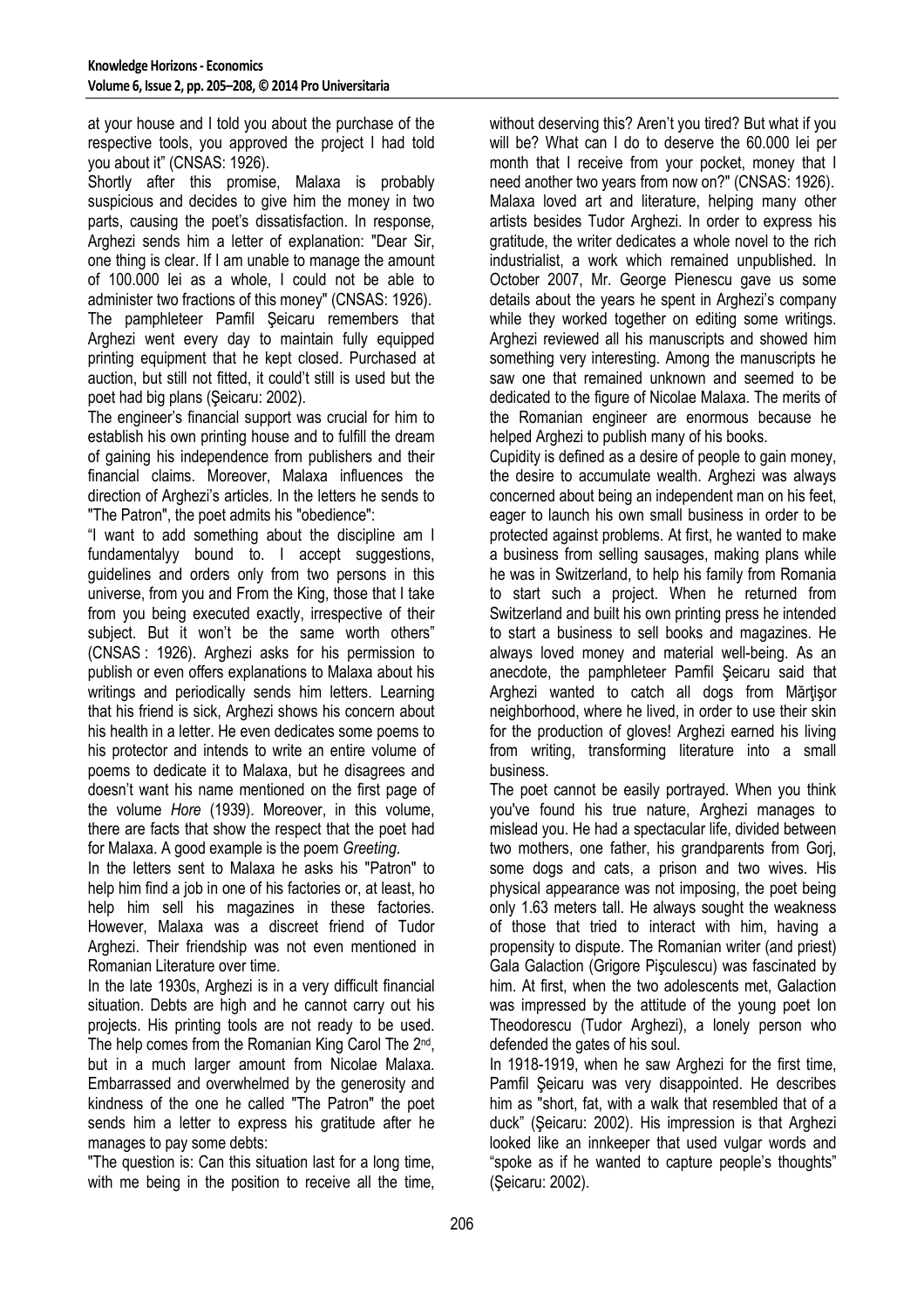Şeicaru considers that Arghezi sold his talent for nothing. They first met at the Modern Hotel in Bucharest, where the poet was kept after he was taken into custody by the Romanian police because of accusations of high treason in the process of the "collaborationist journalists". The same pamphleteer writes that Tudor Arghezi had a humble origin, his father being an innkeeper, but Nae Theodorescu, his father was a confectioner and his mother, Rozalia Arghezi, had Hungarian nationality.

Arghezi has two different portraits: the young and the mature one. The first shows a young man who suffers in love; hypochondriac, convinced that he would die young (see correspondence with Aretia Panaitescu). He always complained of nervous disorders and neurasthenia. Arghezi was also frightened by the specter of death, which he considered inevitable, confessing in a letter sent to the young teacher Aretia Panaitescu that in one night he was even close to death (Cioculescu: 1982). Therefore, he describes himself as a fragile nature, "swinging on a spider's web, over nothingness." (Cioculescu: 1982).

The second portrait shows a mature man, with a different life, a "bourgeois" type of living in a big house, with two kids and a devoted life. Arghezi entered the monastic life when he was only 20 years old. He was torn between the love of two young women, Constanţa Zissu and Aretia Panaitescu, the first becoming his wife for a while. The mature man did not like the intelectual woman Constanta Zissu, and only wanted a wife who knew "how to cook, sew buttons and clean the house" (Cioculescu: 1982). He will later find that perfect embodiment, the perfect wife, in Paraschiva Burdea.

Let's imagine that we have never seen Tudor Arghezi in any picture. Anyone would think that the energy of the pamphleteer's writing will make us believe that he was a tall man, with a serious voice and impetuous movements. But he was not such a man. He was rather short (Beldie: 2005) with a high-pitched voice. He used vulgar words in the conversations he had with his friends, always wearing a cap on his head and smoking all the time. Arghezi was a fascinating man and writer, sparking both the outrage and admiration of those that had the chance to meet him.

There are many anecdotes about Tudor Arghezi. Here's what Constantin Beldie, a friend and neighbour of the poet, wrote about him: "He must have some big remorse because every time we meet and we walk together on his garden's paths, he feels the need to curse as if he wants to free himself from this pressure. Despite the rectitude he displays around his family and the whole world, the poet is tempted to take the awry path. Under his natural timidity and unctuosity borrowed from the monastic practice, one can discover his obsession for forbidden things and sexual repression.

When he curses he names the sexual organs with a desire that makes me feel intimidated." (Beldie: 2005).

Arghezi was a man who had the ambition to succeed in life, an attitude of landlord that started from the hidden feelings of his childhood. He was a cryptic, duplicitous person who wore different masks depending on the context, a good merchant, with certain economic skills and human relations. Arghezi himself said in a interview given to Vasile Netea how, in 1927, finding, by a happy conjuncture, that the government would fall the next day, he rushed to get from Octavian Goga, the Ministry of the Internal Affairs (who knew the political situation of those days) a 200.000 lei loan. He admitted that he never returned the money to the Romanian state. Tudor Arghezi was even a representative of his neighbors, taking the responsibility to solve the problems they all had in relation to the city hall.

The poet lived a secluded life in Mărtisor with his family. He had only a few friends. Among those who were close to him was Şerban Cicoculescu, who made an interesting portrait of Tudor Arghezi:

"He was a sturdy but short man with a head voice and an exaggerated politeness" (Cioculescu: 1974).

He did not like to talk about his work, about what he was writing, and detested to be called "Master" by his admirers. He wrote in silence and kept every manuscript, being very exigent with his own poetry.

The poet even opened a case against doctors from the Faculty of Medicine in Bucharest and obtained an 18 month suspension of Dumitru Bagdasar because he failed to diagnose accurately the disease which almost killed the poet in 1939. Tudor Arghezi even asked for compensation for the 18 months of inactivity during which he could not honor contracts with some publishers. Later, the doctors discovered that the treatment applied by Dr. Dumitru Bagdasar was actually the remedy of Arghezi's disease.

Far from the portrait of a writer endowed woth a great talent, Tudor Arghezi is the type of a poet craftsman who "fogged" the words of his poems. Rigorous and perfectionist, did't publish anything until he reviewed it thoroughly. Everything was read by his wife, Paraschiva, who "approved" the writings which could be published.

# **3. Conclusions**

The biography of Tudor Arghezi was a mixture of opportunities he has received both in literature and life. His friendship with Nicolae Malaxa was crucial, the engineer agreeing to finance his projects. Whether it was about some printing tools, the construction of his house or the magazines the poet wrote, he has always been a reliable support for him. Arghezi's case is one of the few in which a Romanian writer is inclined to different types of small business.